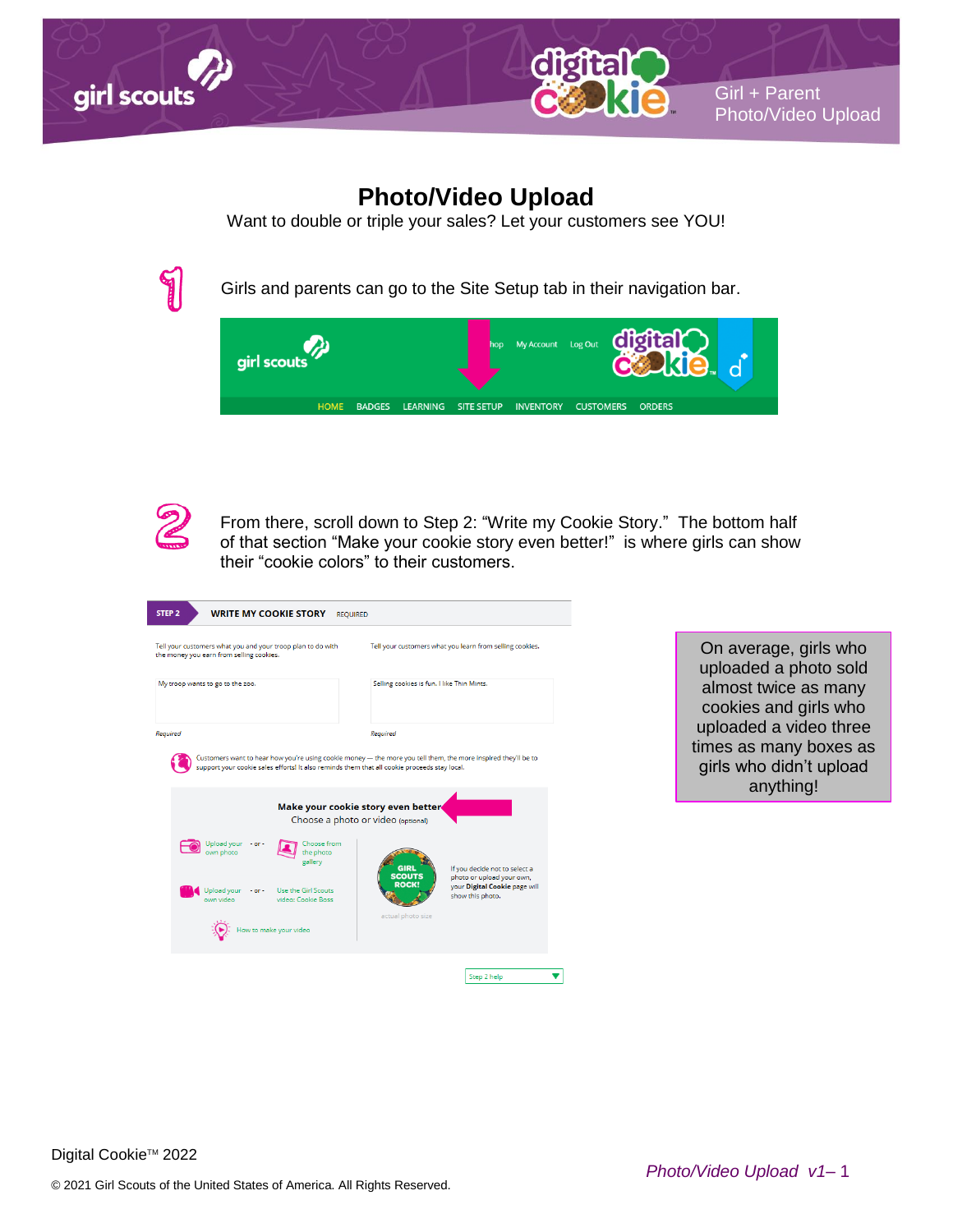



Girls can choose to use a photo from the gallery already in the Digital Cookie by clicking on "Choose from the photo gallery."



Clicking on that gives them a wide array of choices.



Or they can click "Upload your own photo" and search their own computer files for the photo they want to upload..

| Open                                                                 |                                                  |                              | 25           |
|----------------------------------------------------------------------|--------------------------------------------------|------------------------------|--------------|
|                                                                      | D B Libraries > Pictures >                       | - 4 Search Pictures          | R            |
| Organize w                                                           |                                                  | $\Box$<br>E v                | $\mathbf{a}$ |
| <b>Sir</b> Favorites<br>Desktop                                      | <b>Pictures library</b><br>Includes: 2 locations | Arrange by: Day              |              |
| <b>Downloads</b><br><b>U</b> Dropbox                                 | $-9/23/2015(1)$                                  |                              |              |
| <b>M. Recent Places</b><br><b>Juli</b> Libraries<br><b>Documents</b> | $-9/8/2015(1)$                                   |                              |              |
| Music<br>Pictures<br><b>H</b> Videos                                 |                                                  |                              |              |
| 8 Homegroup                                                          | $-8/14/2015(1)$<br><b>Allen</b>                  |                              |              |
|                                                                      | File name:                                       | All Files<br>٠<br>Open<br>١v | Cancel       |

The photo will appear in the preview pane. You can choose to either "Save" and use it on your site, or "Delete" and start over with a new upload.



Digital Cookie<sup>™</sup> 2022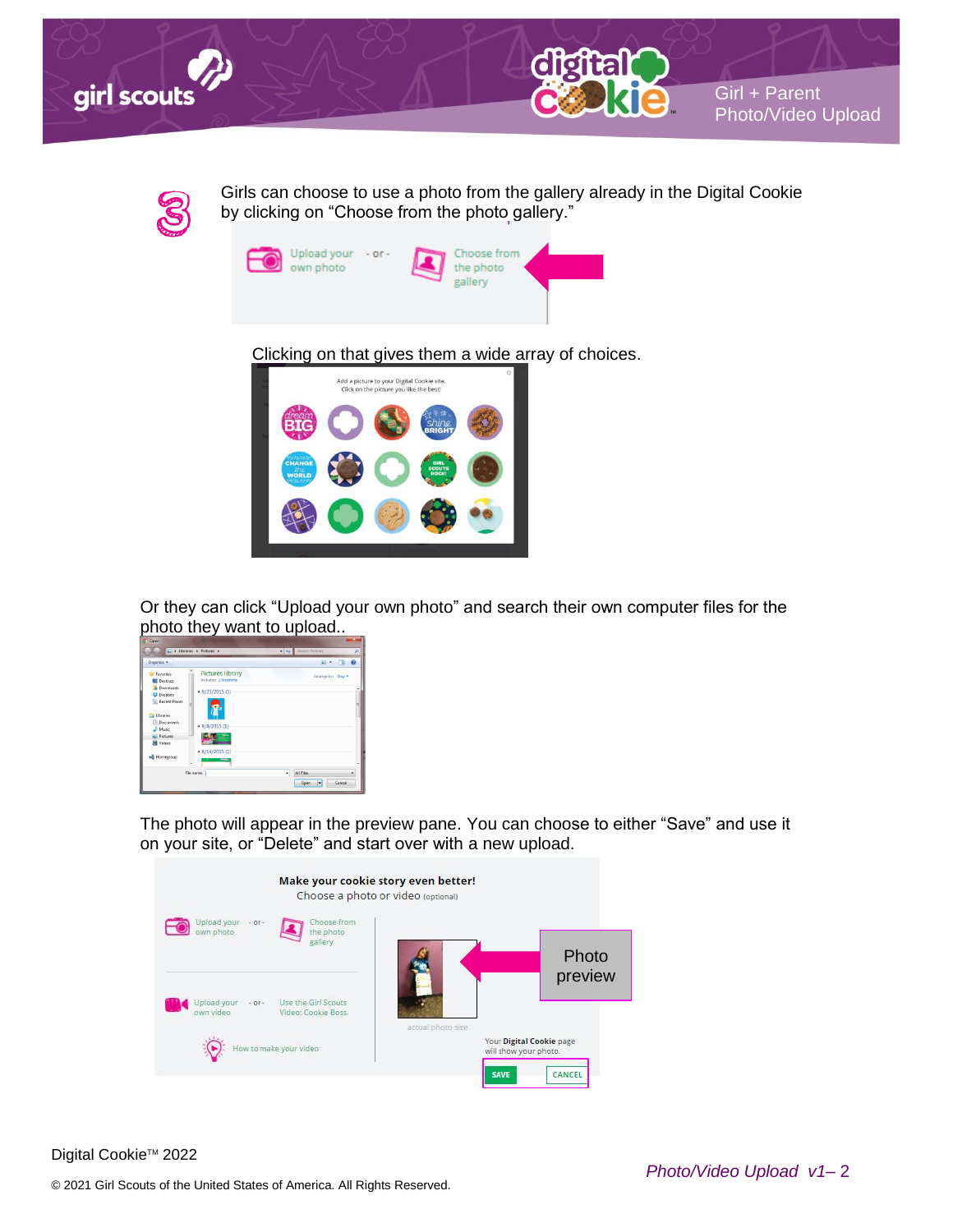



## **To upload video**



or they can upload their own videos by clicking the "Upload your own video" link.



Clicking the link will take them to their computer files to browse for the video they want to upload.



A cute cookie spinner will appear while the video uploads



Digital Cookie<sup>™</sup> 2022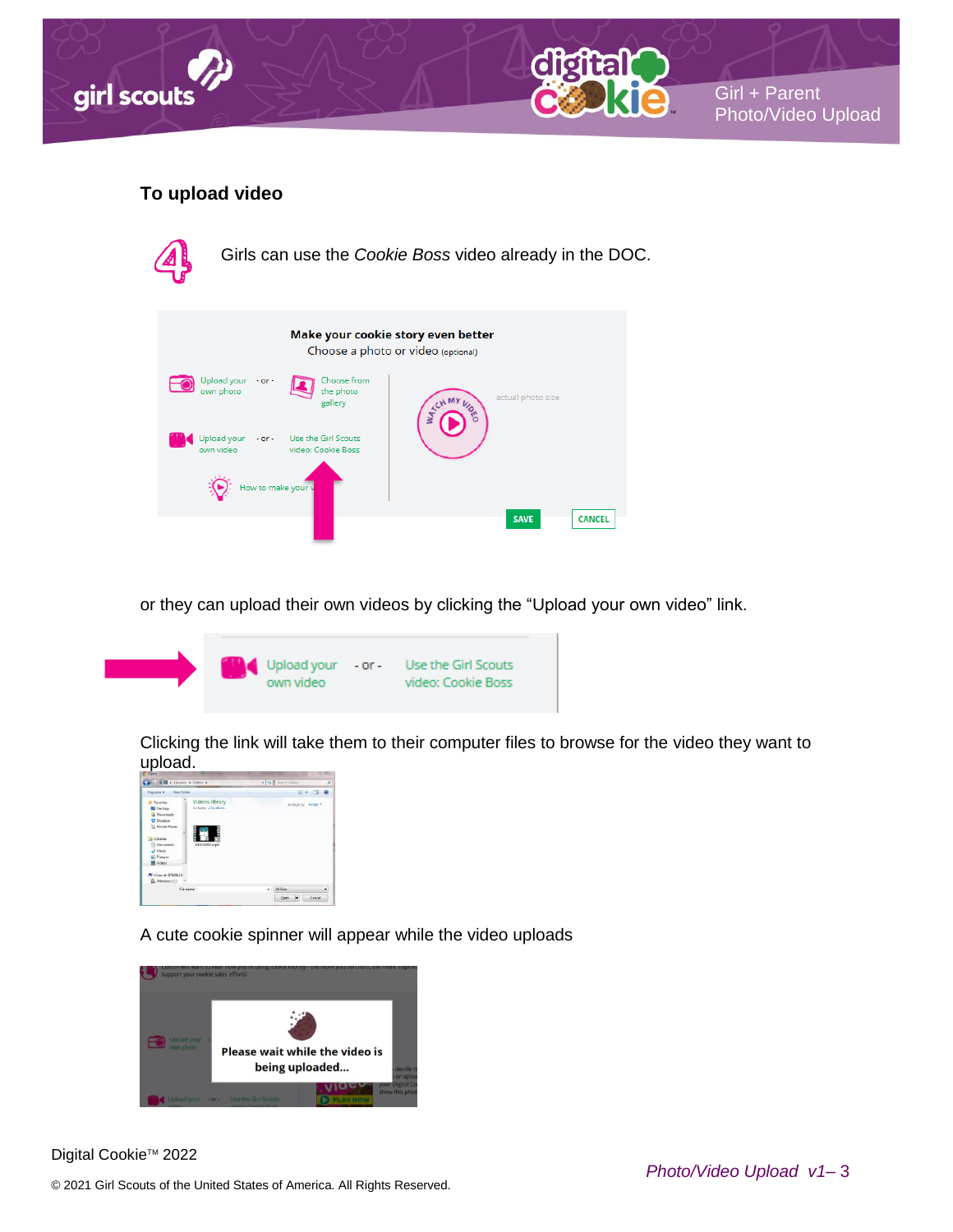

When it uploads, they will see a "Watch My Video" icon. Users can also click the graphic to see a preview of the video in a pop-up video window.

When girls are satisfied with the video, they can click "Save." If they don't like it, they can click "Delete" which will remove it from Vimeo; they will need to re-upload using the "Upload your own video" link again.



Once a girl has saved her video, she can click the green "Download" button to see it in a full page format.



When a girl under age 13 is satisfied with her photo or video, parents will click "See your site and publish."

When a girl age 13 or over is satisfied with her photo or video, she can click the "See your cookie page and submit for approval" button.

Girl + Parent Girl + Parent

Photo/Video Upload Photo/Video Upload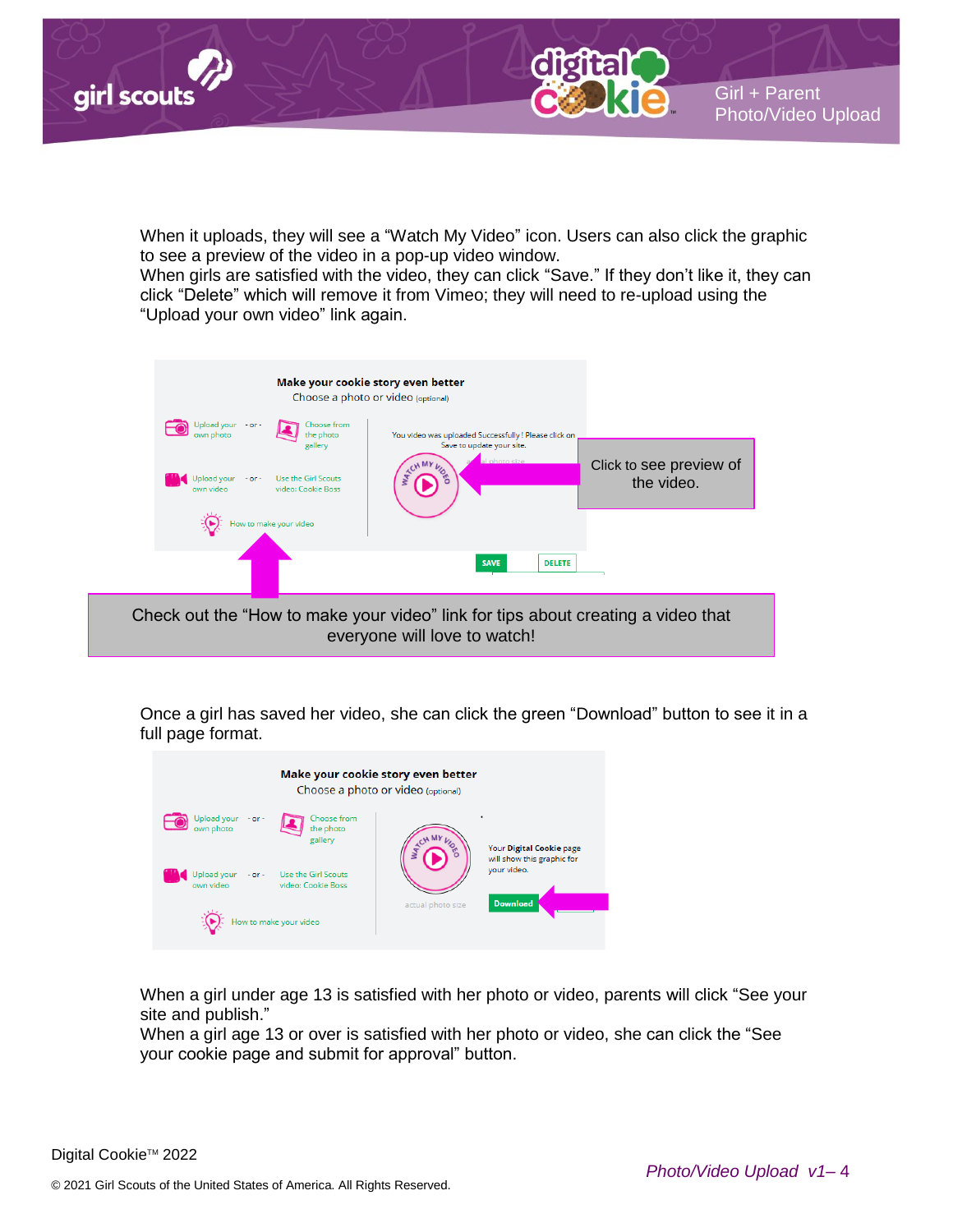



|                                                                                                                                                           | Make your cookie story even better<br>Choose a photo or video (optional)                           |
|-----------------------------------------------------------------------------------------------------------------------------------------------------------|----------------------------------------------------------------------------------------------------|
| Upload your - or -<br>Choose from<br>own photo<br>the photo<br>gallery                                                                                    | Your Digital Cookie page                                                                           |
| <b>Use the Girl Scouts</b><br>Upload your<br>$-$ or $-$<br>own video<br>video: Cookie Boss                                                                | will show this graphic for<br>your video.<br><b>Download</b><br><b>Delete</b><br>actual photo size |
| How to make your video                                                                                                                                    |                                                                                                    |
|                                                                                                                                                           | Step 2 help                                                                                        |
| <b>REVIEW YOUR DIGITAL COOKIE PAGE AND PUBLISH</b><br>STEP <sub>3</sub>                                                                                   | <b>REQUIRED</b>                                                                                    |
| PARENT OR GUARDIAN: Your girl's Digital Cookie page<br>must be published if she wants to send marketing emails or<br>have customers order cookies online. | See your site and publish                                                                          |

If girls want to see the video again, they can click on it in their site preview.

| <b>PARENT</b><br>$-OR -$<br><b>GUARDIAN</b> | Isabel made Digital Cookie page updates that were<br>submitted for your approval on 11/20/2019 08:27 PM CST. |                                                 |          | <b>EDIT</b> |          | <b>APPROVE AND PUBLISH</b> |    |
|---------------------------------------------|--------------------------------------------------------------------------------------------------------------|-------------------------------------------------|----------|-------------|----------|----------------------------|----|
| Isabel's site status: Published             | https://DigitalCookie.GirlScouts.org/scout/isabel342425                                                      |                                                 |          |             |          | Learn about approvals      |    |
|                                             | girl scouts                                                                                                  |                                                 |          | digital     |          |                            |    |
|                                             | <b>Isabel's Cookie World</b>                                                                                 | <b>64 Packages Left To Go!</b>                  |          |             |          |                            |    |
| WATCH                                       | My Cookie Story<br>My troop wants to go to the zoo. Selling cookies is fun. I like Thin<br>Mints.            | Help Me Reach My Goal. Thanks for your support. |          |             |          |                            |    |
|                                             |                                                                                                              | 13<br>20<br>$\Omega$                            | 34<br>27 | 48<br>41    | 55<br>62 | 69                         | 76 |